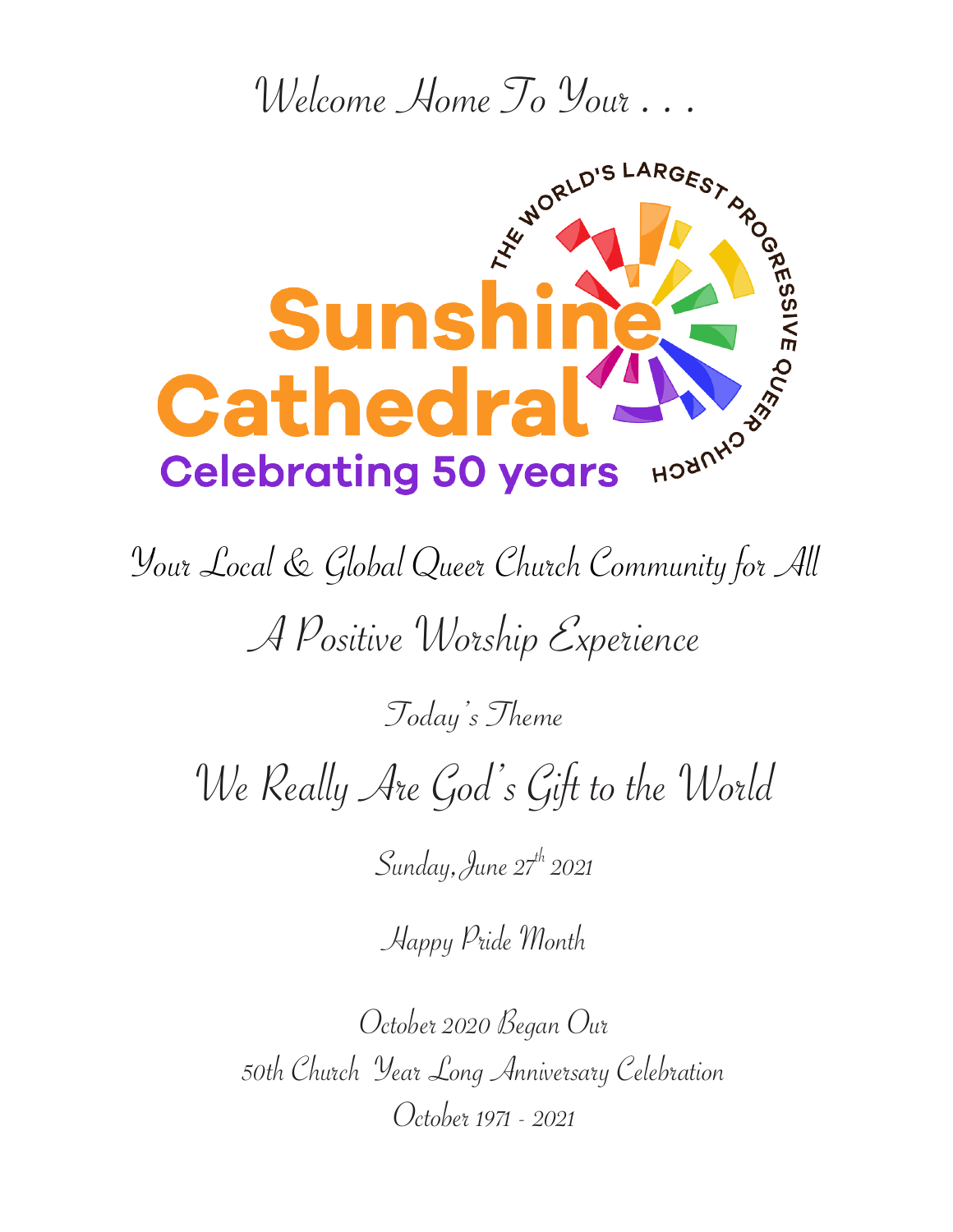# *Service of Gathering*

*Welcome*

Rev Dr Durrell Watkins & Rev Dr Robert Griffin

*Announcements*

Rev Dr Anne Atwell

#### *Please rise as you are able.*

#### *Opening Affirmation*

*Sunshine Cathedral is a different kind of church where the past is past and the future has infinite possibilities.*

#### *The Call to Worship*

This is the day our God has made. *Let us rejoice and be glad in it.*

### *Service of Praise Processional Hymn*

*We Are the Church Alive*

*We are the Church Alive, Christ's presence on this earth; we give God's spirit body in the act of our new birth. As yielded open channels for God's descending dove, we shout and sing, with joy we bring God's all-inclusive love.*

*We are the Church Alive, our faith has set us free; no more enslaved by guilt and shame, we live our liberty! We follow Christ's example and freedom now proclaim, destroying myths of doubt and fear in Jesus' mighty name.*

*We are the Church Alive, the body must be healed; where strife has bruised and battered us, God's wholeness is revealed. Our mission is an urgent one; in strength and health let's stand, so that our witness to God's light will shine across the land.*

*We are the Church Alive, all praise to God on high. Creator, savior, comforter! We laud and magnify your names almighty God of love; pray, give us life that we may be your church, the Church Alive, for all eternity.* 

#### *Opening Prayer* Rev Kurt Krieger

God is with you. *And also with you.*

Let us pray. That we may be strengthened by divine grace for the tasks of this week. *God have mercy.*

That those who are in need will be helped and comforted. *Christ have mercy.*

That people of goodwill everywhere will seek peace and justice.

*God have mercy. Amen.*

*Sung Response Joyful People Come and Worship*

*Joyful people, come and worship! Lift your happy hearts in song, giving praise for our church family in God's house where all belong; celebrating our uniqueness, filled with love and pride today, forth we travel on faith's journey, we who once had turned away.*

#### *Please be seated.*

# *Service of Proclamation*

#### **The Acts of the Apostles (16.13-15**) Rev Dr Anne Atwell

On the Sabbath we went outside the city gate to the river, where we expected to find a place of prayer. We sat down and began to speak to the women who had gathered there. One of those listening was a woman from the city of Thyatira named Lydia, a dealer in purple cloth. She was a worshiper of God. The Lord opened her heart to respond to Paul's message. When she and the members of her household were baptized, she invited us to her home. "If you consider me a believer in the Lord," she said, "come and stay at my house." And she persuaded us.

In these human words, God's voice is heard. *Thanks be to God.*

#### **Listen to the Good News of Jesus as told by St. Matthew (8.5-8, 10, 13)**  Rev Marian Cavagnaro

When Jesus had entered Capernaum, a centurion came to him, asking for help.

"Lord," he said, "my servant lies at home paralyzed, suffering terribly."

Jesus said to him, "Shall I come and heal him?"

The centurion replied, "Lord, I do not deserve to have you come under my roof. But just say the word, and my servant will be healed."

When Jesus heard this, he was amazed and said to those following him, "Truly I tell you, I have not found anyone in Israel with such great faith. Then Jesus said to the centurion, "Go! Let it be done just as you believed it would." And his servant was healed at that moment.

In these human words, God's voice is heard. *Thanks be to God.*

#### *Please rise as you are able.*

*Sung Response Joyful People Come and Worship*

*And today we lift our voices; of amazing love we sing, giving thanks and praise to Yahweh for the joy that love can bring! Praising Jesus and the Spirit, singing of amazing grace, here we see that same sweet Spirit on each sister's, brother's face.*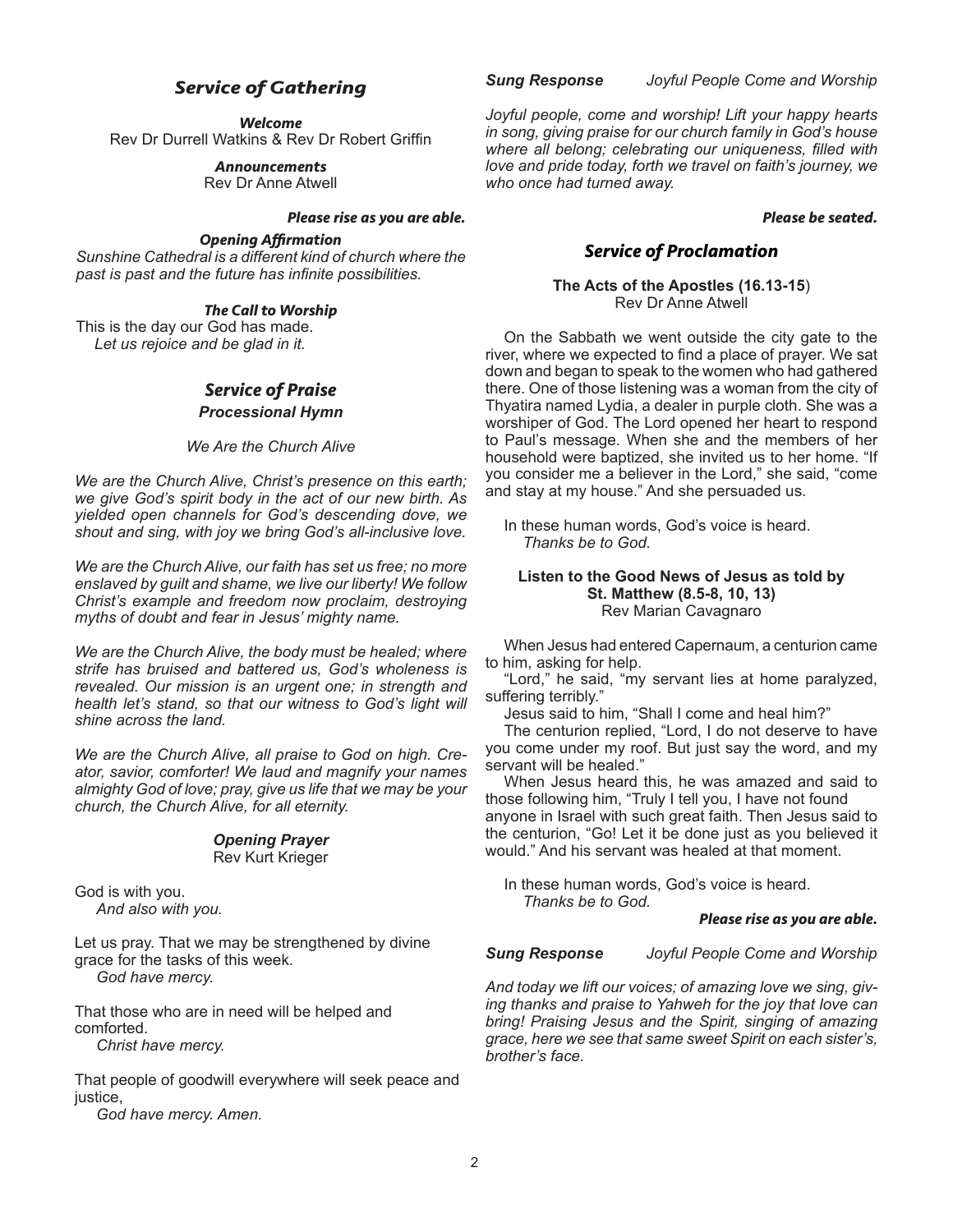#### **A Song of David (2 Samuel 1.25-26)** Rev Kurt Krieger

"How the mighty have fallen in battle! Jonathan lies slain on your heights. I grieve for you, my dear Jonathan; you were very dear to me. Your love for me was wonderful, more wonderful than that of women."

In these human words, God's voice is heard. *Thanks be to God.*

#### **The Gospel of Thomas (114)**  Rev Dr Anne Atwell

"Simon Peter said, "Mary should leave us, for females are not worthy..." Jesus said, "See, I am going to…make her male so that she too might become a living spirit that resembles you males. For every female that makes itself male will enter the realm of heaven."

In these human words, God's voice is heard. *Thanks be to God.*

*Sung Response Joyful People Come and Worship*

*God, whose mercies know no boundaries heard our cries for liberty; broke the chains of fear that bound us, lifted, loved, and set us free! Learning how to love each other, how to live and how to grow, Children of God's new creation, onward, upward now we go!*

#### *Please be seated.*

| The Anthem | I Know Where I've Been            |
|------------|-----------------------------------|
|            | By Marc Shaiman and Scott Wittman |
|            | Performed By Rodney Bolton        |
|            |                                   |

*Homily We Really Are God's Gift to the World* Rev Dr Durrell Watkins, Senior Minister

*Invitation to Prayer Please rise as you are able.*

*Song of Response I Love Myself the Way I Am*

*I love myself the way I am, there's nothing I need to change. I'll always be the perfect me, there's nothing to rearrange. I'm beautiful and capable of being the best me I can; and I love myself just the way I am.*

*I love you, the way you are, there's nothing you need to do. When I feel the love inside, it's easy to love you. Behind your fears, your rage and tears, I see your shining star, and I love you just the way you are.*

*I love the world the way it is, 'cause I can clearly see that all the things I judge are done by people just like me. So 'til the birth of peace on earth that only love can bring, I'll help it grow by loving everything.*

*I love myself the way I am, and still I want to grow, but change outside can only come when deep inside I know: I'm beautiful and capable of being the best me I can; and I love myself just the way I am.*

#### *Pastoral Prayer and Affirmations*

*Sign of Peace Coming to Our Own Lord, we are your servants; like the Phoenix we will rise. Strong, empowered people, love's fire in our eyes. In fear we were divided, but you gently touched our souls. Now with courage we're united, healing, healthy, whole.* 

*Free to love, free to live, free to dream, free to give. We're a family coming home. We are coming to our own. We have laughed, we have cried, we have lived, we have died. We're a family coming home. We are coming to our own.*

#### *Service of Sacraments*

#### *Sacrament of Baptisms*

*9am* Matthew Allan Roman Michael James Roman

*10:30am* Noah Edward Martinez

*Sacrament of Sharing (Tithes & Offerings)* Rev Dr Robert Griffin

#### *Stewardship Thought*

*"Do not give…as a hen that lays her eggs, and then cackles." Henry Ward Beecher* 

#### *Offering Prayer*

*Divine Love, through me, blesses and multiplies all that I have, all that I give, and all that I receive. Thank you, God. Amen.*

#### **Offering Music Proud**

By Peter John Vettese and Heather Small Performed By Sara Burns

#### *Rise as you are able.*

*Doxology**We Are An Offering*

*We lift our voices, we lift our hands, we lift our lives up to you, we are an offering.*

*God, use our voices, God, use our hands, God, use our lives, they are yours, we are an offering.*

*All that we have, all that we are, all that we hope to be we give to you, we give to you.*

*We lift our voices, we lift our hands, we lift our lives up to you, we are an offering; we are an offering.*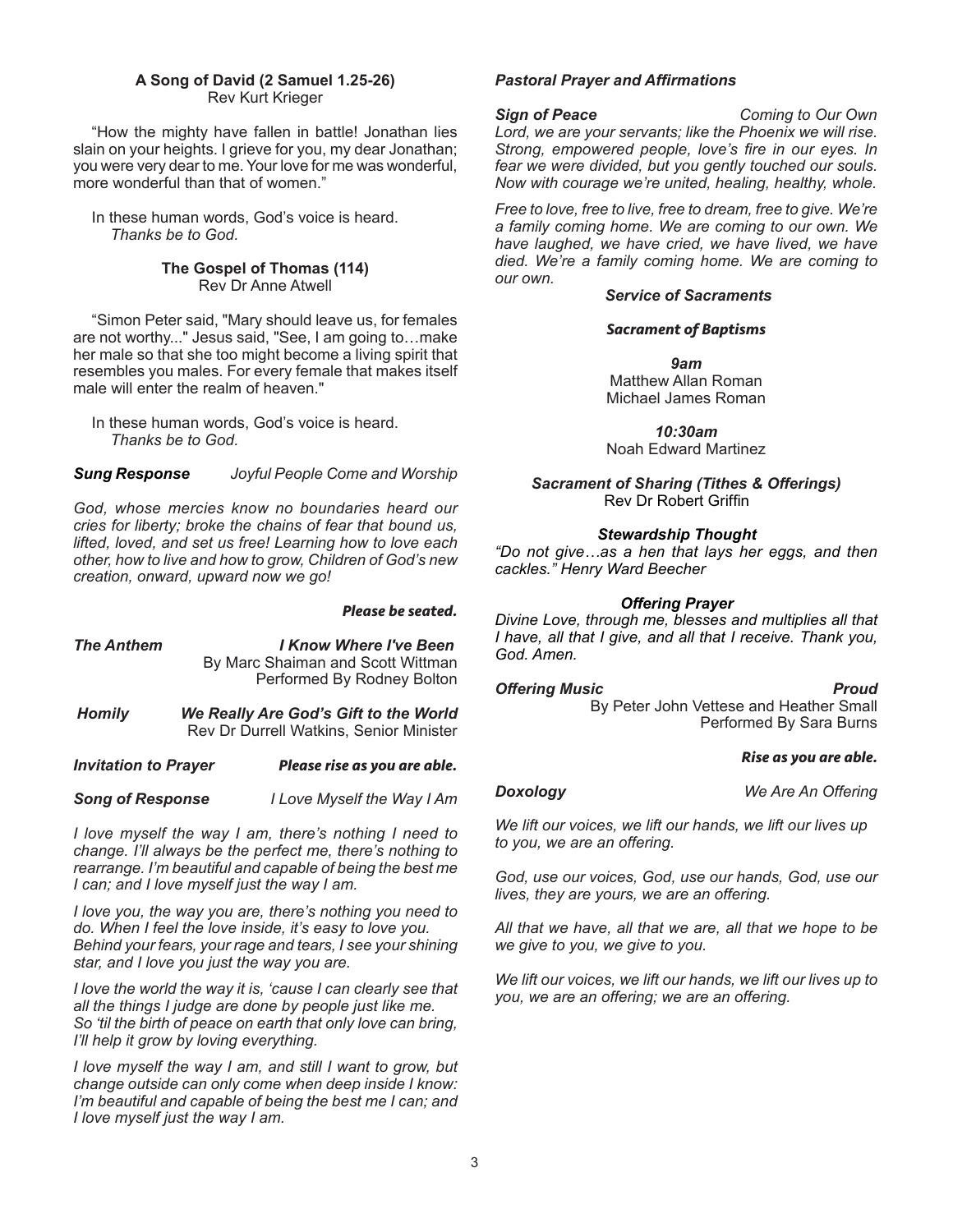# *Sacrament of Hospitality*

### *Eucharistic Intentions*

Rev Marian Cavagnaro

#### *We Remember*

| Ralph Viray          | 06/27/1994 Scott Medley     | 06/30/1994 |
|----------------------|-----------------------------|------------|
| Elena Postal         | 06/27/1996 Eddie Holchak    | 07/01/2001 |
| Robert Loudon        | 06/27/1996 Ron Bonikowske   | 07/01/2006 |
| Paul Cook            | 06/27/2006 Jim Feldscher    | 07/01/2009 |
| James Byrnes         | 06/28/1987 Kimberly Manolas | 07/02/1992 |
| Sandra Weech         | 06/28/1991 Daniel Donnelly  | 07/02/1993 |
| <b>Richard McKee</b> | 06/28/1994 Grandma Marion   | 07/02/1998 |
| Art Foster           | 06/29/1992 Larry Strain     | 07/03/1992 |

*Prayer Chorus Children of the Rainbow Promise Children of the Rainbow Promise, with God's blessing sure upon us, by the Spirit's living waters, born again: God's sons and daughters.*

*Bread of heaven, cup of blessing; life's new covenant confessing, loving Parent, kind and tender, to your mercies we surrender.*

*Let our promise now be given to be salt and to be leaven, to be agents of God's caring through our growing and our sharing.* 

*O immortal God of glory, when we tell the world your story, may they see we're not in factions; may they know you by our actions.* 

# *Intercessions*

Rev Kevin Tisdol

One: We pray for this nation and for the whole world. We pray for the Sunshine Cathedral and for all seekers of Truth and meaning.

We pray for all who have known injustice, fear, pain, or want.

We prayerfully remember  $(+)$  our dearly departed.

And with people all over the world we pray –

All: *May peace prevail on earth.* 

These prayers we offer in the spirit of Jesus, son of Mary, and as he did we continue to pray:

#### *Model Prayer*

*Creator which art in heaven, hallowed be thy names. Thy kin-dom come, thy will be done on earth as it is in heaven. Give us this day our daily bread; and forgive us our debts as we forgive our debtors. And leave us not in temptation, but deliver us from evil. For thine is the kin-dom and the power and the glory, forever. Amen.*

*Please be seated.*

*Invitation to Communion* Rev Marian Cavagnaro

One: These are the gifts of God for all the people of God. *All: Thanks be to God.*

#### *Communion is Shared*

*Communion Song A Place at the Table*

*For everyone born, a place at the table, for everyone born, clean water and bread, a shelter, a space, a safe place for growing, for everyone born, a star overhead,*

 *and God will delight when we are creators of justice and joy, compassion and peace: yes, God will delight when we are creators of justice, justice and joy!*

*For woman and man, a place at the table, revising the roles, deciding the share, with wisdom and grace, dividing the power, for woman and man, a system that's fair,*

 *and God will delight when we are creators of justice and joy, compassion and peace: yes, God will delight when we are creators of justice, justice and joy!*

*For young and for old, a place at the table, a voice to be heard, a part in the song, the hands of a child in hands that are wrinkled, for young and for old, the right to belong,*

 *and God will delight when we are creators of justice and joy, compassion and peace: yes, God will delight when we are creators of justice, justice and joy!*

*For gay and for straight, a place at the table, a covenant shared, a welcoming space, a rainbow of race and gender and color, for gay and for straight, the chalice of grace, and God will delight when we are creators of justice and joy, compassion and peace: yes, God will delight when we are creators of justice, justice and joy! For everyone born, a place at the table, to live without fear, and simply to be, to work, to speak out, to witness and worship,*

*for everyone born, the right to be free,*

 *and God will delight when we are creators of justice and joy, compassion and peace: yes, God will delight when we are creators of justice, justice and joy.*

#### **Prayer of Thanksgiving**<br>**Rev Kevin Tisdol**

*Noisy Offering Supports our Live Broadcast & Food Sharing Ministries*

*Please rise as you are able.*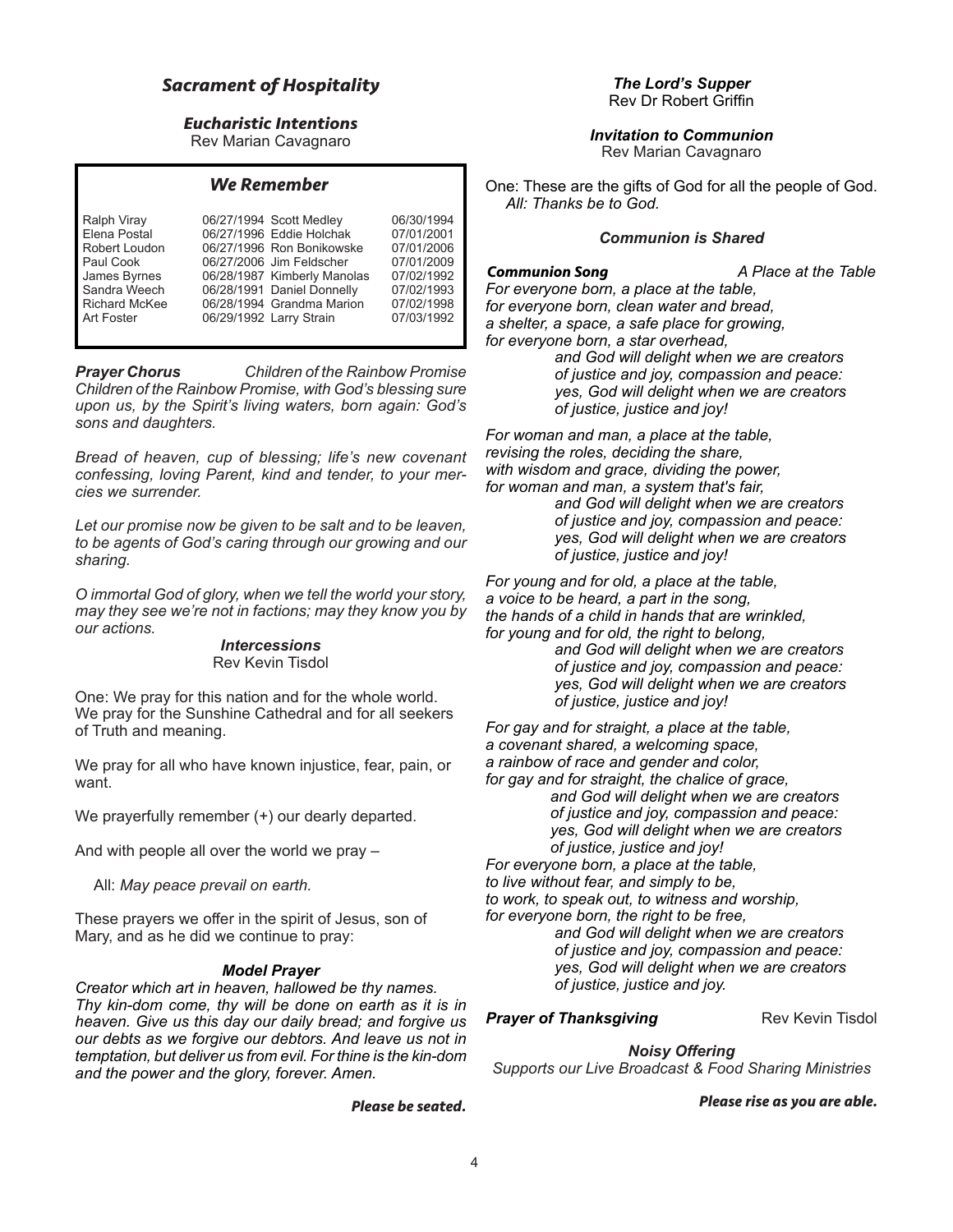#### *The Prayer of Protection*

*The light of God surrounds us; the love of God enfolds us. The power of God protects us; the presence of God watches over us. Wherever we are, God is.*

**Benediction Rev Dr Durrell Watkins** 

*Final Song This Is Me*

*When the sharpest words wanna cut me down I'm gonna send a flood, gonna drown them out I am brave, I am bruised I am who I'm meant to be, this is me*

*Look out 'cause here I come And I'm marching on to the beat I drum I'm not scared to be seen I make no apologies, this is me Oh-oh-oh-oh*

*I won't let them break me down to dust I know that there's a place for us For we are glorious*

*When the sharpest words wanna cut me down I'm gonna send a flood, gonna drown them out I am brave, I am bruised I am who I'm meant to be, this is me*

*Look out 'cause here I come And I'm marching on to the beat I drum I'm not scared to be seen I make no apologies, this is me Oh-oh-oh-oh*

*When the sharpest words wanna cut me down I'm gonna send a flood, gonna drown them out I am brave, I am bruised I am who I'm meant to be, this is me*

*Look out 'cause here I come And I'm marching on to the beat I drum I'm not scared to be seen I make no apologies, this is me*

#### *Commissioning*

One: Our worship has ended. Let our service begin! All: *Thanks be to God!*

**Postlude Barbara Ramcharitar** 

# **Silent Helpers Prayer Ministry**

Please hold these in the power of loving prayer:

#### **Centering Thought:** *"God gives all that God is to each of us." Nona Brooks*

*We pray for the following ~* 

*Herbie; Trudy; Luis; DCP; Judy; Dorothy; Nita; Jason; Chuck; Hope; Leslie; Mary H.; FBQ; Paul; Bill; Dede; AJH; Ann; Elijah N.; Cindy; Sadie & Sloan; MLF; Rozen; JNK; PAL; Bob; Lou's mom; Bonnie; Scott; those on Roberta's heart; Jen; John; Leslie C.; JW; those seeking employment; Champion; Gloria; Myrta; Baby Charlie; Bobby & Bill; Tricianne (of blessed memory); Tim; Wm*  Joseph; Lee; Mary & those dear to her; Anita; Walt L., *Nancy & Lynn; Emily & Brett; Linda R; Sergio; Kelli; JH; Shane M.; Esperanza; Layne; Paul; John; Jennifer; Leslie; Olivia; Kathryn; Benjamin; Sylvia E.; Elaine; JJ & Courtney; Gina; Those hurt or frightened at the WM Pride Parade, loved ones of the person fatally wounded at Pride; Lewis family; Steve M.; Brad; Bill P.; Mark; Craig; Goldie; Mama Sarah; Michelle; Byron; Steve; Jason; parents and parental figures; SC musicians; Tim; Pat; Josh; Leslie; Suzanne; Amy; Ben and son; Shawna; all who have been burdened by the pandemic; those in nursing care and assisted living facilities; LGBTQ+ communities; Troy P.; Global Justice Institute; DSFI; the ministries of Sunshine Cathedral; those who meet for any reason at Sunshine Cathedral Square; members & friends of Sunshine Cathedral; all who are part of the Sunshine Cathedral Global Fellowship* 

### *LET US PRAY*

*We are each and all in and part of the omnipresence of God, and therefore, all that God is, is available to us and is active within us and is flowing through us. Blessings abound. Miracles are at hand. And so we rejoice! Amen.*

#### **REMEMBER:**

Prayers can be submitted via Sunshine Cathedral.org or by emailing any SC clergyperson.

You can hear a prayer at anytime by calling 954.462.2004 (press 6).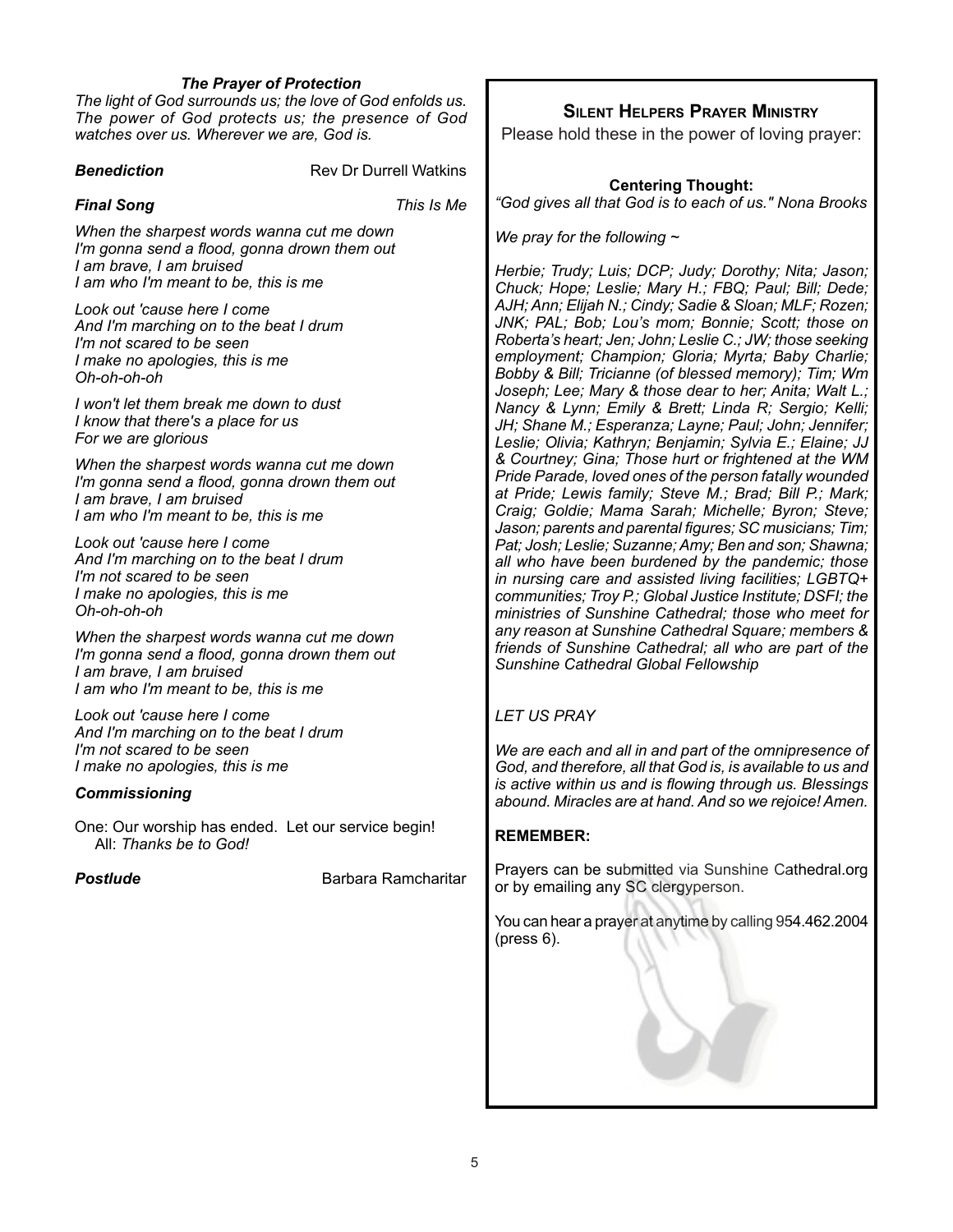SunBurst News

#### **LGBTQ HISTORY**

**December 10, 1924** - The Society for Human Rights is founded by Henry Gerber in Chicago. The society is the first gay rights organization as well as the oldest documented in America. After receiving a charter from the state of Illinois, the society publishes the first American publication for homosexuals, Friendship and Freedom. Soon after its founding, the society disbands due to political pressure.

**1948** - Biologist and sex researcher Alfred Kinsey publishes Sexual Behavior in the Human Male. From his research Kinsey concludes that homosexual behavior is not restricted to people who identify as homosexual and that 37% of men have enjoyed homosexual activities at least once.

**1950** - The Mattachine Society was an early national gay rights organization in the US. Labor activist Harry Hay formed the group to protect the rights of gay men. At the beginning of gay rights protest, news on Cuban prison work camps for homosexuals inspired Mattachine Society to organize protests at the UN and the White House in 1965.

**1953** - ONE Magazine was published from 1953 through 1967. The success of the magazine led to the foundation of One, Inc., "...the first national (United States), legally sanctioned organization dedicated to the promulgation of information on homosexuality and the furtherance of homosexual rights."

**1955** - The Daughters of Bilitis was the first lesbian civil and political rights organization in the United States.

**August 30, 1956** - American psychologist Evelyn Hooker shares her paper "The Adjustment of the Male Overt Homosexual" at the American Psychological Association Convention in Chicago. Hooker's research concludes homosexuality is not a clinical entity and that heterosexuals and homosexuals do not differ significantly. Hooker's experiment becomes very influential, changing clinical perceptions of homosexuality.

**January 13, 1958** - In the landmark case One, Inc. v. Olesen, the United States Supreme Court rules in favor of the First Amendment rights of the lesbian, gay, bisexual and transgender (LGBT) magazine "One: The Homosexual Magazine." The suit was filed after the U.S. Postal Service and FBI declared the magazine obscene material, and it marks the first time the United States Supreme Court rules in favor of homosexuals.

**January 1, 1962** - Illinois becomes the first U.S. state to decriminalize homosexuality.

**July 4, 1965** - At Independence Hall in Philadelphia, picketers begin staging the first Reminder Day to call public attention to the lack of civil rights for LGBT people. The gatherings will continue annually for five years.

**August, 1966** - After transgender customers become raucous in a 24-hour San Francisco cafeteria, management calls police. When a police officer manhandles one of the patrons, she throws coffee in his face and a riot ensues, eventually spilling out onto the street, destroying police and public property. Following the riot, activists established the National Transsexual Counseling Unit, the first peer-run support and advocacy organization in the world.

**October 6, 1968** – Troy Perry, a gay, defrocked Pentecostal minister presides over the first worship service of Metropolitan Community Church. The Universal Fellowship of Metropolitan Community Churches would soon grow into a global religious movement not only affirming but celebrating the LGBTQ+ children of God.

**June 28, 1969** - Patrons of the Stonewall Inn in Greenwich Village riot when police officers attempt to raid the popular gay bar around 1am. Since its establishment in 1967, the bar had been frequently raided by police officers trying to clean up the neighborhood of "sexual deviants." Angry gay, lesbian, and transgender youth clash with aggressive police officers in the streets, leading to a three-day riot during which thousands of protestors receive only minimal local news coverage. Nonetheless, the event will be credited with reigniting the fire behind America's modern LGBT rights movement.

**June 28, 1970** - Christopher St. Liberation Day commemorates the one-year anniversary of the Stonewall riots. Following the event, thousands of members of the LGBT community march through New York into Central Park, in what will be considered America's first gay pride parade. In the coming decades, the annual gay pride parade will spread to dozens of countries around the world.

**December 15, 1973** - The board of the American Psychiatric Association votes to remove homosexuality from its list of mental illnesses.

**April 2, 1974** - out lesbian Kathy Kozachenko was elected to the Ann Arbor City Council in Michigan, becoming the first openly gay person elected to political office in the United States.

**November 27, 1978** – Harvey Milk is assassinated. Milk was an "out" gay man elected to the San Francisco Board of Supervisors. He served on the BOS for 11 months before killed by a fellow Board member. Anne Kronenberg, his campaign manager, wrote, "[Harvey] imagined a righteous world inside his head and then set about to create it…for all of us." He was posthumously awarded the Presidential Medal of Freedom in 2009.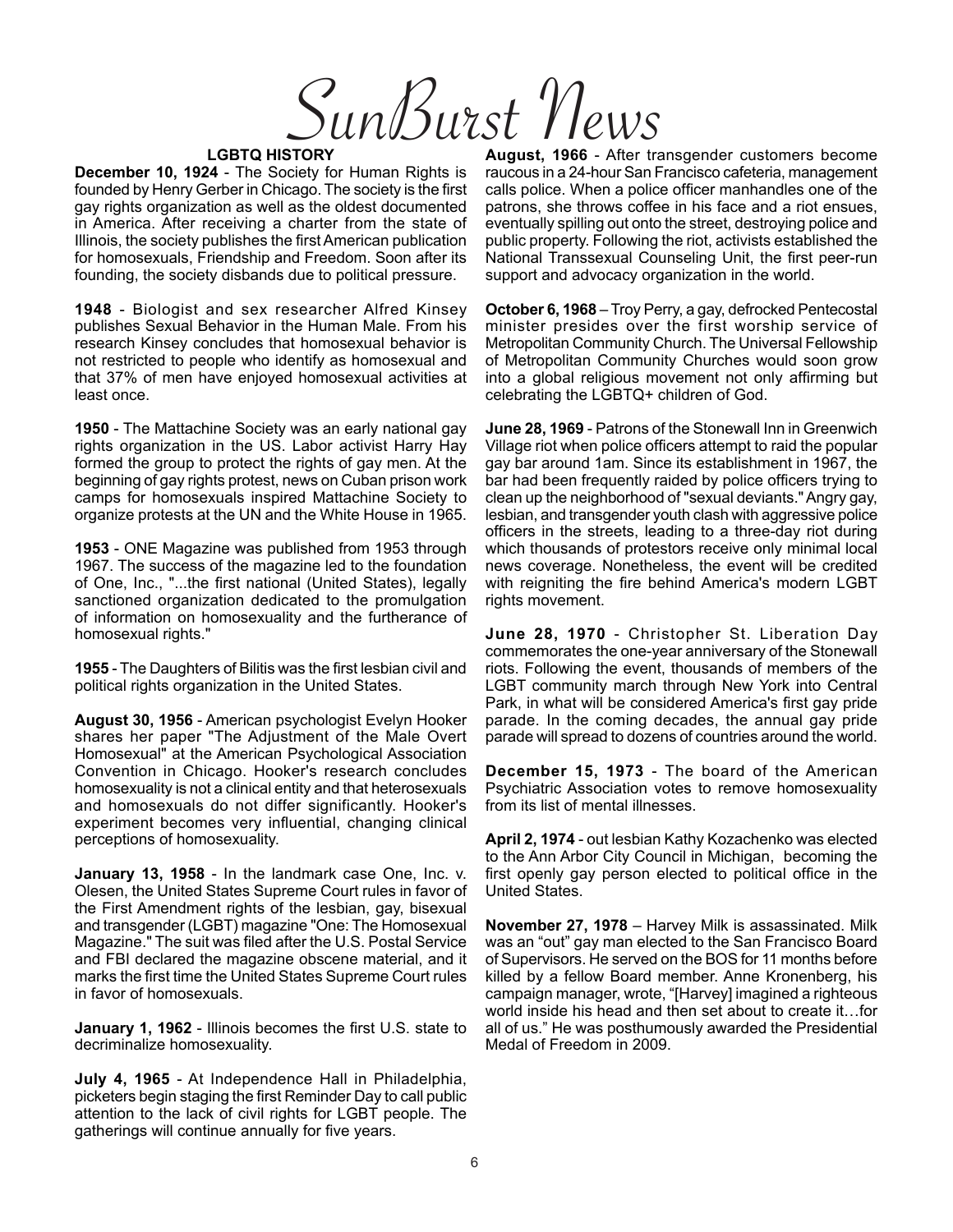**SUMMER CLUB** - The Summer Club is our effort to keep the ministries of Sunshine Cathedral fully funded through the summer. We ask that whatever your regular offering to Sunshine Cathedral is, whether you give weekly or monthly, that you give that amount one extra time over the summer. When you give your extra gift, make sure you let us know that it is a Summer Club donation.

## *Thank you for your generosity.* **Goal: \$15K rasied \$4,641.10**

Allan Dewes & Austin Lee Rev Dr Anne Atwell & Amy Walker Brad Sterl & Tedd Davis Rev Dr Durrell Watkins & Rev Dr Robert Griffin Deacon EdwardHuckemeyer Gary Grieve & Patrick McGeachen James McDaniel Joanne Simon John Schaufelberger Rev Kevin Tisdol & Michael Mitchell Mark Messinger & Scott Schwab Mark Nogal Mary Tullo & Karen Dougherty Linda Edin & Deacon Lydya Chapman Michael E Brady Michael Soderman Michael Spatz Philip Cordell Philip McChesney & Joel Scinto Richard Schwarz & Tom Massey Richard Brown Robert Woodman Verla Johnson & Norma Wingo Victor Ramos & Dennis McWilliams Wade Boyles & Jeff Hays William Bryan

**SUNSHINE CATHEDRAL GLOBAL FELLOWSHIP** - If you don't live in the Fort Lauderdale area but are finding Sunshine Cathedral to be a primary source of spiritual enrichment in your life, we invite you to consider joining the Sunshine Cathedral Global Fellowship. You can become a friend or partner of Sunshine Cathedral and even pursue a path to full membership. You can learn about how you can become part of the Sunshine Cathedral Global Fellowship by visiting SunshineCathedral.org

**FOLLOW AND SUBSCRIBE** - We invite you to follow Sunshine Cathedral on Facebook and subscribe to our YouTube channel. And if our ministry has been a blessing to you, please tell others about the Sunshine Cathedral.

**HOUT TV** - Our Sunday broadcast is made possible by Happening Out Television Network and donors who support our televised ministry. Happening Out is a streaming network that produces LGBTQ+ themed news and social programming. You can find them on Facebook and YouTube. Their studio is on the campus of the Sunshine Cathedral.

**LOAVES & FISHES** - The first Sunday of each month is Loaves & Fishes Sunday where your gifts of non-perishable food items are accepted for our Food Pantry and Brown Bag Lunches. Our food sharing ministry responds to the difficulties of food insecurity in our community. Those who need food are served with no questions asked.

## **SAINTS OF THE WEEK**

**June 27**: Righteous Warriors of the Stonewall Riots (1969)

**June 29: Apostles Peter and Paul**— Peter was a commercial fisher known for being quite impetuous. Jesus gave him the nickname of 'rock,' and in the Catholic tradition he is considered the first Pope. Paul, on the other hand, was not one of Jesus' original followers. He helped persecute the first Christians. After his conversion he was primarily responsible for spreading the "Gospel" to non-Jews across the Roman Empire. He wrote the first books of the Christian Scriptures as letters to churches he founded. He and Peter often did not get along. Peter and Paul both are thought to have been executed in Rome.

**July 1: Anna Pauline "Pauli" Murray (1910 – 1985)** – civil rights pioneer, feminist, author, attorney, and first Black woman ordained a priest in the Episcopal Church. She didn't speak openly very often about her sexuality but there is plenty of evidence that she was lesbian and possibly identified personally beyond the traditional gender binary categories. In 2012 she was uplifted as a holy woman of God ("saint") by the Episcopal Church.

*SunshineCathedral.org*

|                                       | Sunshine Cathedral Weekly Financial Information |                                                                      |                           |  |  |  |  |
|---------------------------------------|-------------------------------------------------|----------------------------------------------------------------------|---------------------------|--|--|--|--|
|                                       |                                                 |                                                                      |                           |  |  |  |  |
| <b>Donating to Sunshine Cathedral</b> |                                                 | <b>Financial Data Snapshot from 20 June</b>                          |                           |  |  |  |  |
|                                       | <b>Venmo or CashApp</b>                         | <b>Weekly Generosity Income Needed</b><br>Generosity Income Received | \$10,797.56<br>\$8.142.31 |  |  |  |  |
|                                       |                                                 | Our Abundance and/or (Need)                                          | (\$2,655.25)              |  |  |  |  |
|                                       | Venmo - @SunshineCathedral                      | Per Capita Giving                                                    |                           |  |  |  |  |
|                                       | <b>CashApp - \$SunshineCathedral</b>            | <b>Worship Services</b>                                              | 155                       |  |  |  |  |
|                                       |                                                 | <b>Online Virtual Resourcing</b>                                     | 159,446                   |  |  |  |  |
|                                       | Text to Give - 954.399.7333                     | Food Sharing Ministry Total Reached                                  | 543                       |  |  |  |  |
|                                       | Detailed information located at                 |                                                                      |                           |  |  |  |  |